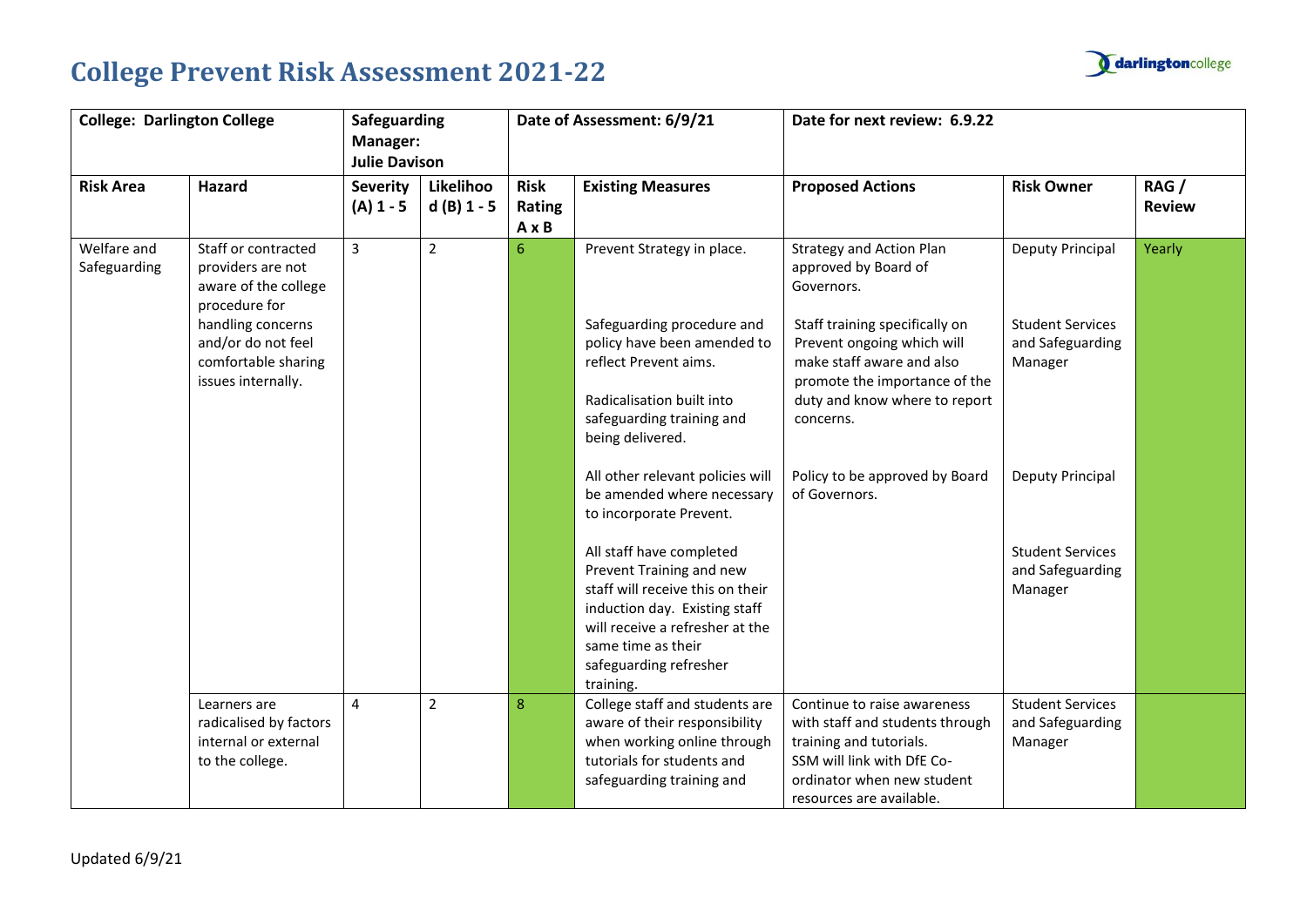

|                            |                                                                                                                                                        |   |              |                | safeguarding code of conduct<br>for staff.<br>Marketing team monitor<br>social media on behalf of the<br>college.                                                                                                                                                                                                                                                                                                                                                                                                      | Already in place.                                                                                                                                                                 | Marketing<br>Manager                                                                |                      |
|----------------------------|--------------------------------------------------------------------------------------------------------------------------------------------------------|---|--------------|----------------|------------------------------------------------------------------------------------------------------------------------------------------------------------------------------------------------------------------------------------------------------------------------------------------------------------------------------------------------------------------------------------------------------------------------------------------------------------------------------------------------------------------------|-----------------------------------------------------------------------------------------------------------------------------------------------------------------------------------|-------------------------------------------------------------------------------------|----------------------|
|                            | The college is not<br>linked in with<br>statutory partners<br>and/or does not feel<br>comfortable sharing<br>extremism related<br>concerns externally. | 3 | $\mathbf{1}$ | 3              | The college is a member of its<br>local community safety<br>partnership and<br>communicates regularly with<br>statutory partners regarding a<br>range of concerns.<br>Memorandum of<br>Understanding signed.<br>Prevent Officer from Durham<br>Police linked to college.<br>Silver Contest Group and FE<br>Forum member.<br>College links with DfE<br>Regional Prevent Coordinator,<br>is a member of the FE Prevent<br>Peer Group & attends<br>meetings.<br>College links to Children's<br><b>Front Door services</b> | Already in place.                                                                                                                                                                 | <b>Student Services</b><br>and Safeguarding<br>Manager<br><b>Facilities Manager</b> | Yearly               |
| Curriculum and<br>learning | Learners are exposed<br>by college staff or<br>contracted providers<br>to messages<br>supportive of<br>terrorism or which                              | 3 | 1            | $\overline{3}$ | Appropriate whistleblowing<br>and safeguarding policies for<br>assessing concerns raised by<br>staff or learners.<br>Opportunities to promote<br>British values are clearly                                                                                                                                                                                                                                                                                                                                            | Continue to raise awareness<br>with staff and students through<br>training and tutorials.<br>SSM will link with DfE Co-<br>ordinator when new student<br>resources are available. | <b>Student Services</b><br>and Safeguarding<br>Manager<br>Curriculum<br>Managers    | Continuing<br>yearly |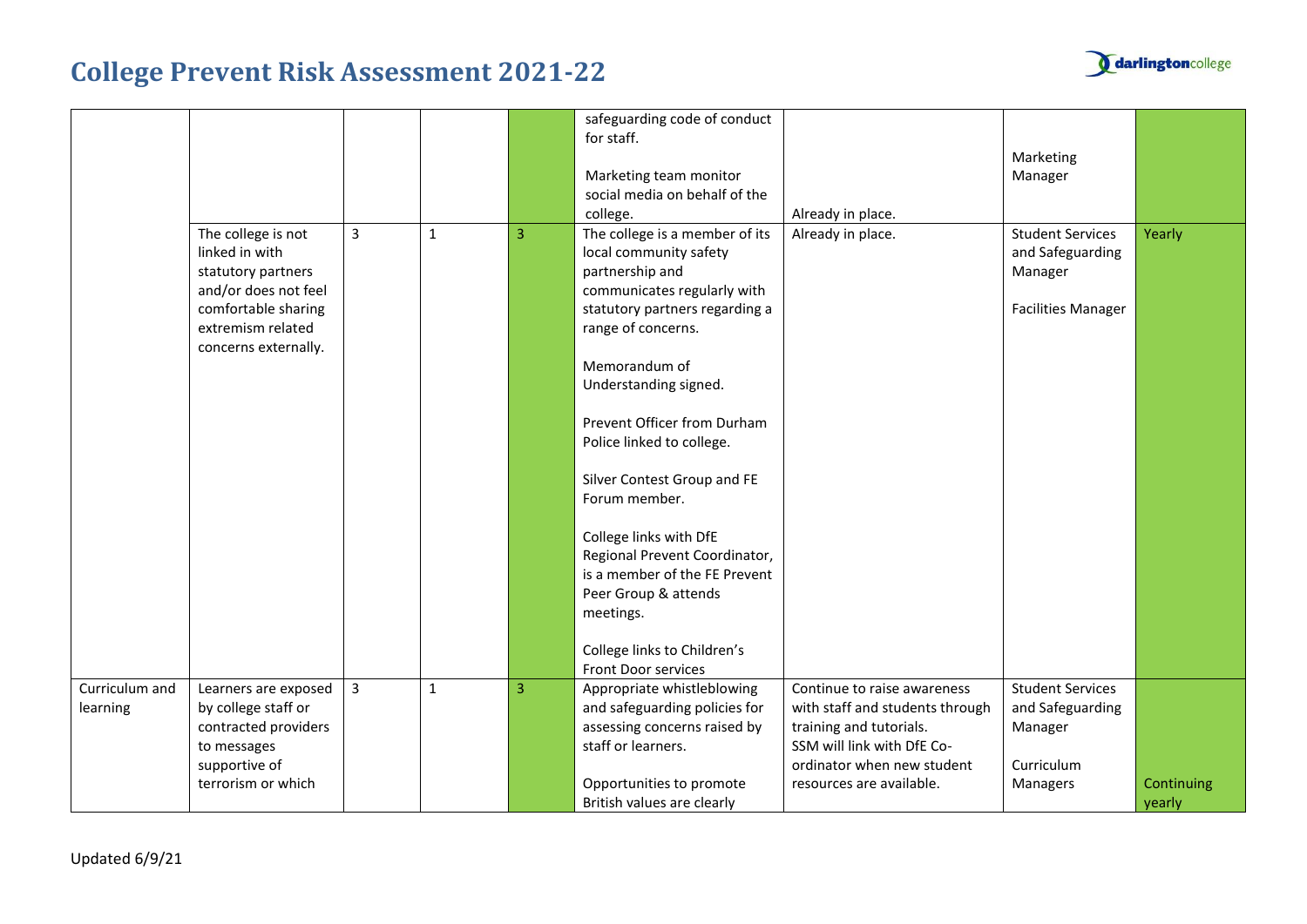| contradicts 'British<br>Values'.                                                                                                          |   |                |                 | identified within all<br>curriculum areas and are part<br>of T&L observations.                                                                                                                                                                                                                                                                                                                                                                 | Further work needed with WBL<br>and apprentices to ensure that<br>they are protected. This is<br>discussed with them during<br>their assessment reviews.<br>Employers are given a Prevent<br>Guidance document alongside<br>the Employer Guide.<br>However, further work could be<br>done with apprentices around<br>the risks of radicalisation., | <b>WBL Assessors</b><br>Curriculum<br>Managers                                              |        |
|-------------------------------------------------------------------------------------------------------------------------------------------|---|----------------|-----------------|------------------------------------------------------------------------------------------------------------------------------------------------------------------------------------------------------------------------------------------------------------------------------------------------------------------------------------------------------------------------------------------------------------------------------------------------|----------------------------------------------------------------------------------------------------------------------------------------------------------------------------------------------------------------------------------------------------------------------------------------------------------------------------------------------------|---------------------------------------------------------------------------------------------|--------|
| Behaviours which<br>harm the ability of<br>different groups and<br>individuals to learn<br>and work together<br>are left<br>unchallenged. | 3 | $\overline{2}$ | $6\phantom{1}6$ | The college's values, and<br>communication of these<br>within the premises and<br>through the curriculum.<br>Positive behaviours for<br>learning and BV posters are in<br>every class room and<br>students are expected to<br>behave in an appropriate<br>manner and are subject to<br>the college discipline<br>procedure.<br>Positive Behaviours for<br>Learning reviewed annually.<br>Progression Coaches deliver<br>appropriate tutorials. | Communicate raising of<br>behaviour standards to staff<br>and students and introduce<br>new Student Code of Conduct<br>during induction.                                                                                                                                                                                                           | <b>Student Services</b><br>and Safeguarding<br>Manager<br>Action supported<br>by Curriculum | Yearly |

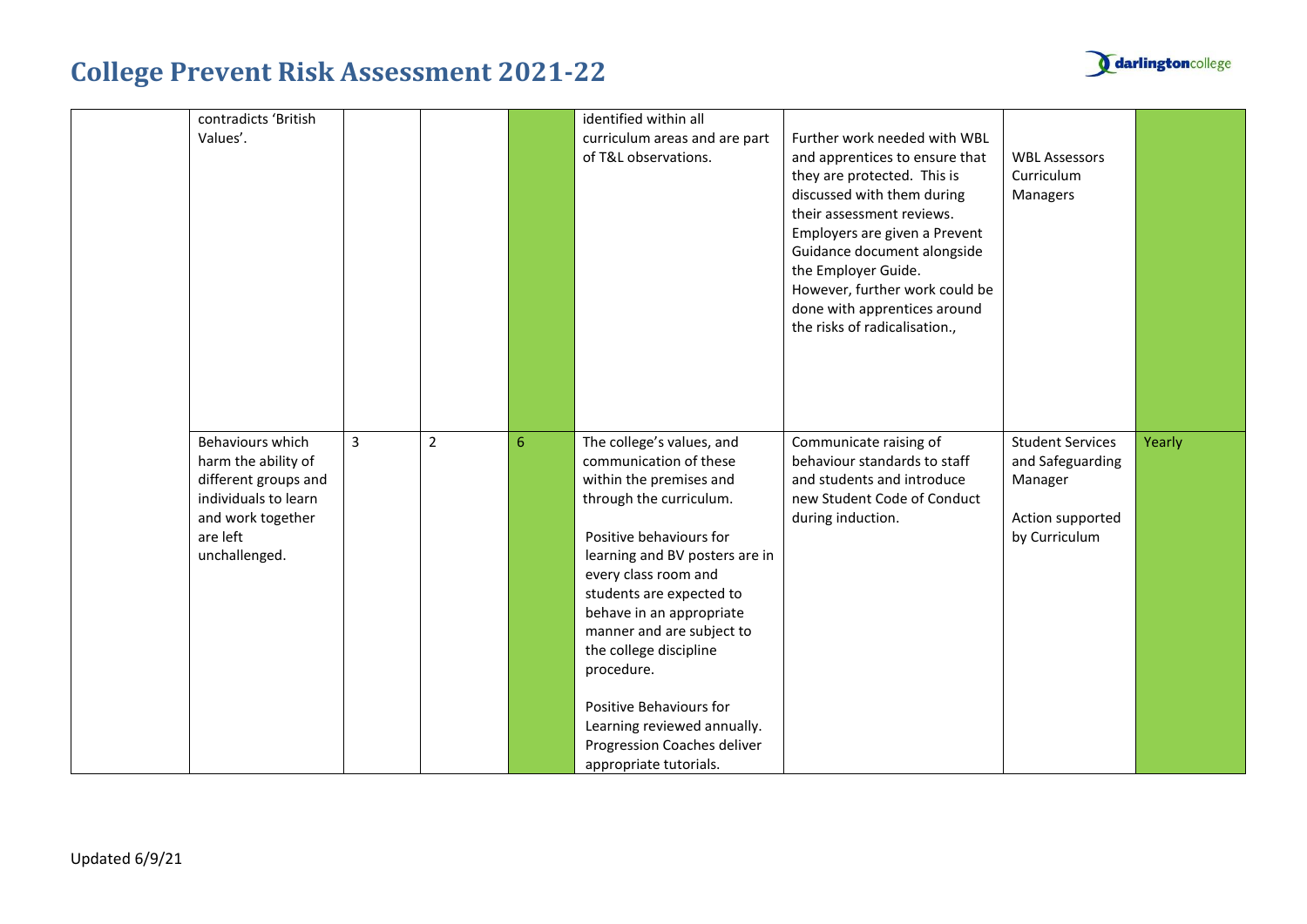

| Organisational<br>culture | Staff or contracted<br>providers are not<br>aware of /do not<br>subscribe to the<br>values of the college.                                                                                                                                                         | $\overline{3}$ | 1            | $\overline{3}$ | Recruitment and induction<br>programmes and ongoing<br>staff development including<br>initial safeguarding training<br>followed by Prevent<br>awareness raising.                                                                                                                                                                   | Ongoing training throughout<br>the year for existing and new<br>staff. | <b>Student Services</b><br>and Safeguarding<br>Manager | Annually                             |
|---------------------------|--------------------------------------------------------------------------------------------------------------------------------------------------------------------------------------------------------------------------------------------------------------------|----------------|--------------|----------------|------------------------------------------------------------------------------------------------------------------------------------------------------------------------------------------------------------------------------------------------------------------------------------------------------------------------------------|------------------------------------------------------------------------|--------------------------------------------------------|--------------------------------------|
|                           | Staff are unable to<br>raise extremism<br>related<br>organisational<br>concerns due to the<br>lack of an<br>appropriate<br>whistleblowing<br>mechanism.                                                                                                            | $\overline{3}$ | $\mathbf{1}$ | 3              | Appropriate whistleblowing<br>policy and awareness raising<br>training provided to all staff<br>already exists.                                                                                                                                                                                                                    | Awareness to this to be<br>continued during safeguarding<br>training.  | HR Dept                                                | Complete and<br>reviewed<br>annually |
| Management of<br>space    | Learners/staff are<br>exposed by visiting<br>speakers to<br>messaging<br>supportive of<br>terrorism - or which<br>contradicts 'British<br>Values' of individual<br>liberty and mutual<br>respect and<br>tolerance for those<br>of different faiths<br>and beliefs. | $\overline{3}$ | $\mathbf{1}$ | $\overline{3}$ | Freedom of speech policy<br>complete which ensures that<br>bookings for building are<br>monitored and any which<br>raise cause for concerned are<br>referred to the Prevent<br>Group, copies of<br>presentations to be seen by<br>tutors who book outside<br>speakers. External speakers<br>not to be left alone with<br>students. | Policy approved by Board of<br>Governors.                              | Deputy Principal                                       | Comp and<br>reviewed<br>annually     |
|                           | Extremist or terrorist<br>related material is<br>displayed within<br>college premises.                                                                                                                                                                             | $\overline{2}$ | $\mathbf{1}$ | $\overline{2}$ | No external material is<br>displayed in college unless<br>approved by Student Services<br>and Safeguarding Manager                                                                                                                                                                                                                 | Communicate this to all teams<br>and managers.                         | <b>Student Services</b><br>and Safeguarding<br>Manager | Annually                             |
|                           | Prayer and<br>contemplation space<br>is not equally                                                                                                                                                                                                                | $\mathbf 1$    | $\mathbf{1}$ | $\overline{2}$ | Prayer room policy indicating<br>booking and control and<br>management of space<br>completed and sent to Board                                                                                                                                                                                                                     | Policy to be approved by Board<br>of Governors.                        | Deputy Principal                                       | Annually                             |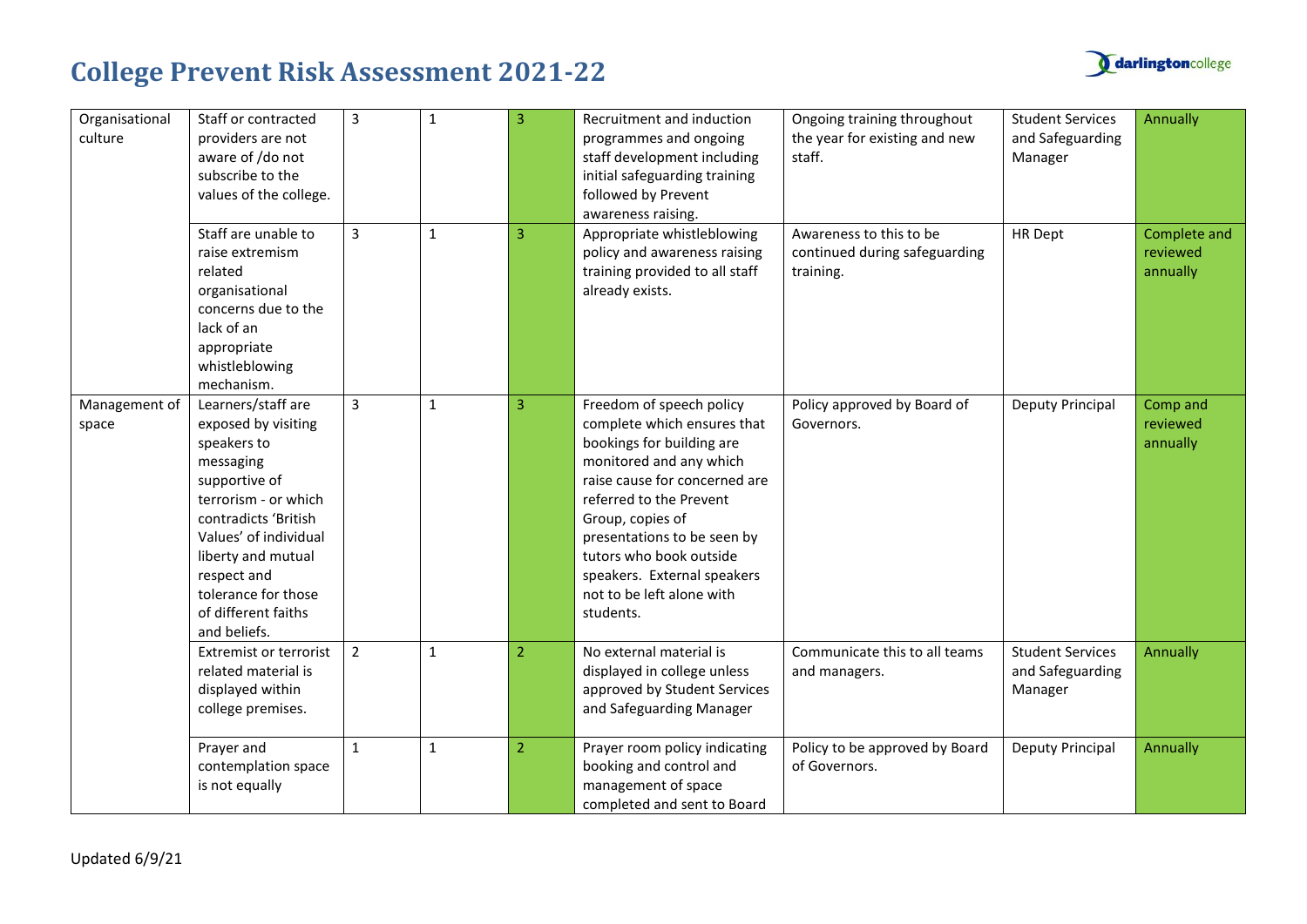



|                                              | accessible for all<br>learners and/or staff.                                                                        |                |                |                | for approval. Information<br>leaflet completed.                                                                                                                                                                                                                      | Leaflet to be produced -<br>completed                                                                                                                            | <b>Equalities Co-</b><br>ordinator                     |                                                     |
|----------------------------------------------|---------------------------------------------------------------------------------------------------------------------|----------------|----------------|----------------|----------------------------------------------------------------------------------------------------------------------------------------------------------------------------------------------------------------------------------------------------------------------|------------------------------------------------------------------------------------------------------------------------------------------------------------------|--------------------------------------------------------|-----------------------------------------------------|
|                                              | College premises are<br>used to host events<br>supportive of<br>terrorism, or which                                 | $\mathbf{1}$   | 1              | $\overline{2}$ | Room booking policy which<br>sets out the notice periods for<br>hire and open source checking<br>arrangements for external                                                                                                                                           | Freedom of Speech Policy<br>approved by Board of<br>Governors.                                                                                                   | Deputy Principal                                       | Comp July and<br>reviewed<br>annually               |
|                                              | popularise hatred or<br>intolerance of those<br>with particular<br>protected                                        |                |                |                | organisations. Any bookings<br>giving cause for concern<br>referred to Prevent Group.                                                                                                                                                                                | Final terms of reference<br>completed and approved by<br>Prevent Group                                                                                           | <b>Student Services</b><br>and Safeguarding<br>Manager | Approved<br>April 2016,                             |
|                                              | characteristics.                                                                                                    |                |                |                | College has a Critical incident<br>plan which is available to all<br>staff and monitored by the<br>Exec Board.<br>Barriers are in place which<br>protect the college entrance<br>and are monitored.                                                                  |                                                                                                                                                                  |                                                        | reviewed<br>annually                                |
| ICT and online<br>study and<br>online safety | Learners access<br>extremist or terrorist<br>material whilst using<br>college networks.                             | 3              | $\overline{2}$ | 6              | College filtering policies and a<br>code of conduct covering<br>users attempts to subvert<br>network.<br>Use is monitored via<br>Smoothwall, college<br>firewall/web filtering security<br>solution and via Securus. IT<br>Manager regularly monitors<br>Smoothwall. | Policies and code of conduct<br>have been amended<br>accordingly.                                                                                                | <b>IT Manager</b>                                      | Ongoing and<br>managed by IT                        |
|                                              | Students online<br>safety is a constant<br>concern and a high<br>risk area as advised<br>by DfE FE Prevent<br>Lead. | $\overline{a}$ | 4              | 8              | Students receive continued<br>support and advice regarding<br>online safety including a<br>booklet at induction, group<br>tutorials and various other<br>messages and advice on a<br>continual basis.                                                                | The College continues to look<br>for new and innovative ways of<br>giving students information<br>about their online safety and<br>will continue to be vigilant. | All staff                                              | On ongoing<br>risk which is<br>monitored<br>closely |
|                                              | Online/social media<br>communications<br>relating to extremist                                                      | $\mathbf{1}$   | $\mathbf{1}$   | $\overline{2}$ | The college has oversight of<br>social media accounts set up<br>by official learner groups or                                                                                                                                                                        | Already in place.                                                                                                                                                | Marketing<br>Manager                                   | Ongoing<br>yearly and                               |